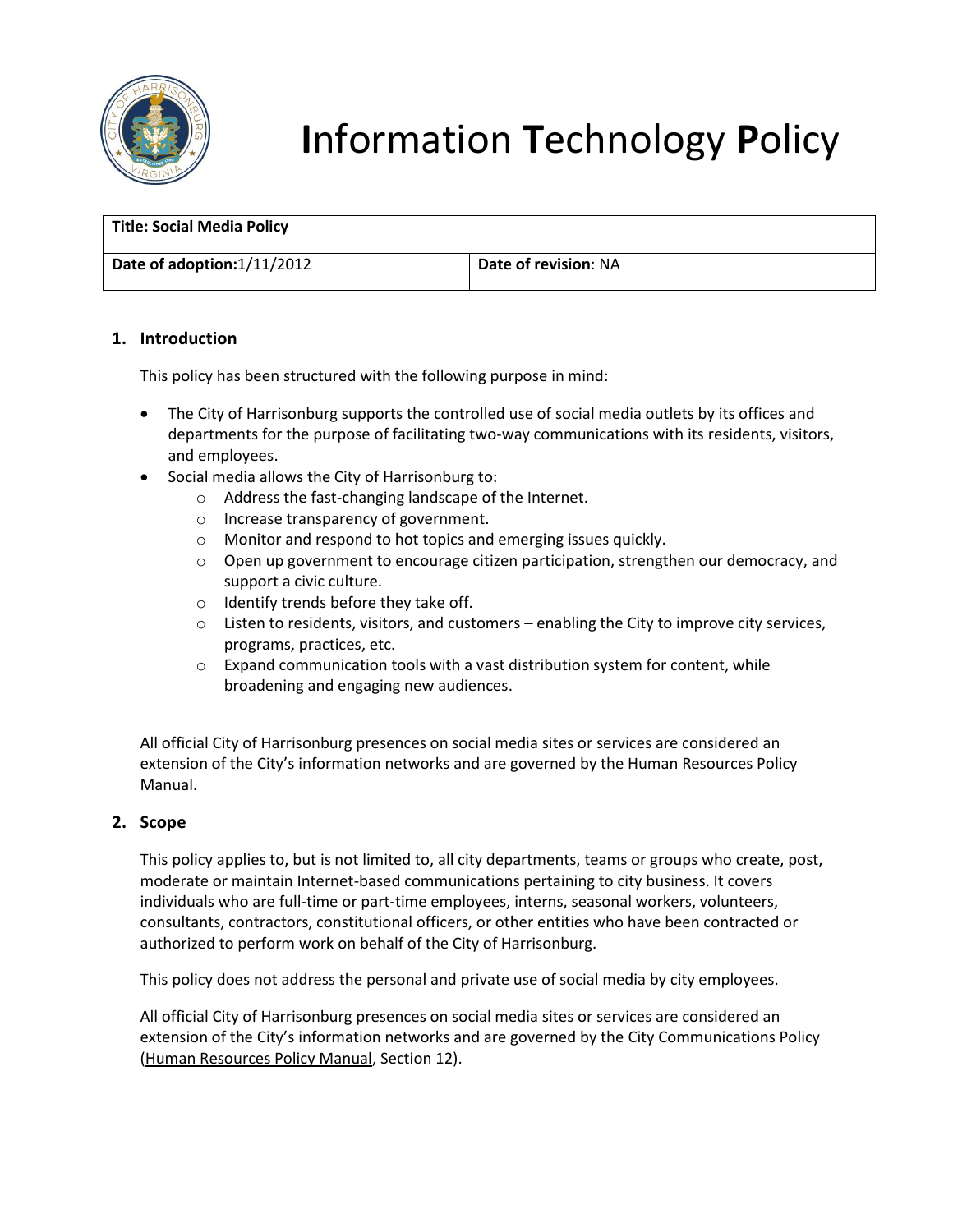Social media examples include, but not limited to Web feeds, blogs, wikis, photo sharing, video sharing, Facebook and Twitter accounts, etc.

Specific examples: Facebook.com/HarrisonburgVA Facebook.com/HarrisonburgFireDepartment Facebook.com/HarrisonburgParks Facebook.com/HeritageOaks Facebook.com/HarrisonburgCitizenAcademy Facebook.com/HarrisonburgAnimalControl Facebook.com/HarrisonburgTourism Twitter.com/HarrisonburgVA Flickr.com/HarrisonburgVA Youtube.com/HarrisonburgVA

# **3. Creation of a Social Media Site**

All requests for new social media platforms must be coordinated through the department's Web editor, the city Webmaster, and the city Public Information Officer.

# **3.1.Considerations**

Things to consider before setting up a social media presence:

- Identify the goal you are trying to achieve. Make sure this is the best solution to help achieve your business goal.
- A social media presence should be second priority to the city website. In most cases, content should link back to the city website for more information.
- Some city departments already have well-established, successful social media presences; ask them about their experience and get their advice.
- Departments are ultimately responsible for establishing, publishing, and updating their pages on social media sites.
- Employees should be mindful of blurring their personal and professional lives when administering social media sites.
- The City may monitor content on city social media websites to ensure adherence with the guidelines in this document – and ensure consistent citywide messages.
- The webmaster and Public Information Officer retain the authority to remove pages or close sites if necessary.
- Identify your social media site as "an official Harrisonburg City site".
- All official city presences on social media sites or services are considered an extension of the City's information networks and are governed by this policy.
- Follow each social media's terms and policies, specific examples:
	- o Follow Facebook's Government Terms for State and Local Governments: [http://www.facebook.com/terms\\_pages\\_gov.php](http://www.facebook.com/terms_pages_gov.php)
		- Take note of Term 5, to state in a prominent location: "If you are looking for more information about [Government Entity], please visit [website URL]."
	- o Follow Facebook's Pages Terms: [http://www.facebook.com/terms\\_pages.php](http://www.facebook.com/terms_pages.php)
	- o Follow Twitter's Terms: <http://twitter.com/tos>
	- o Follow YouTube's Terms: <http://www.youtube.com/t/terms>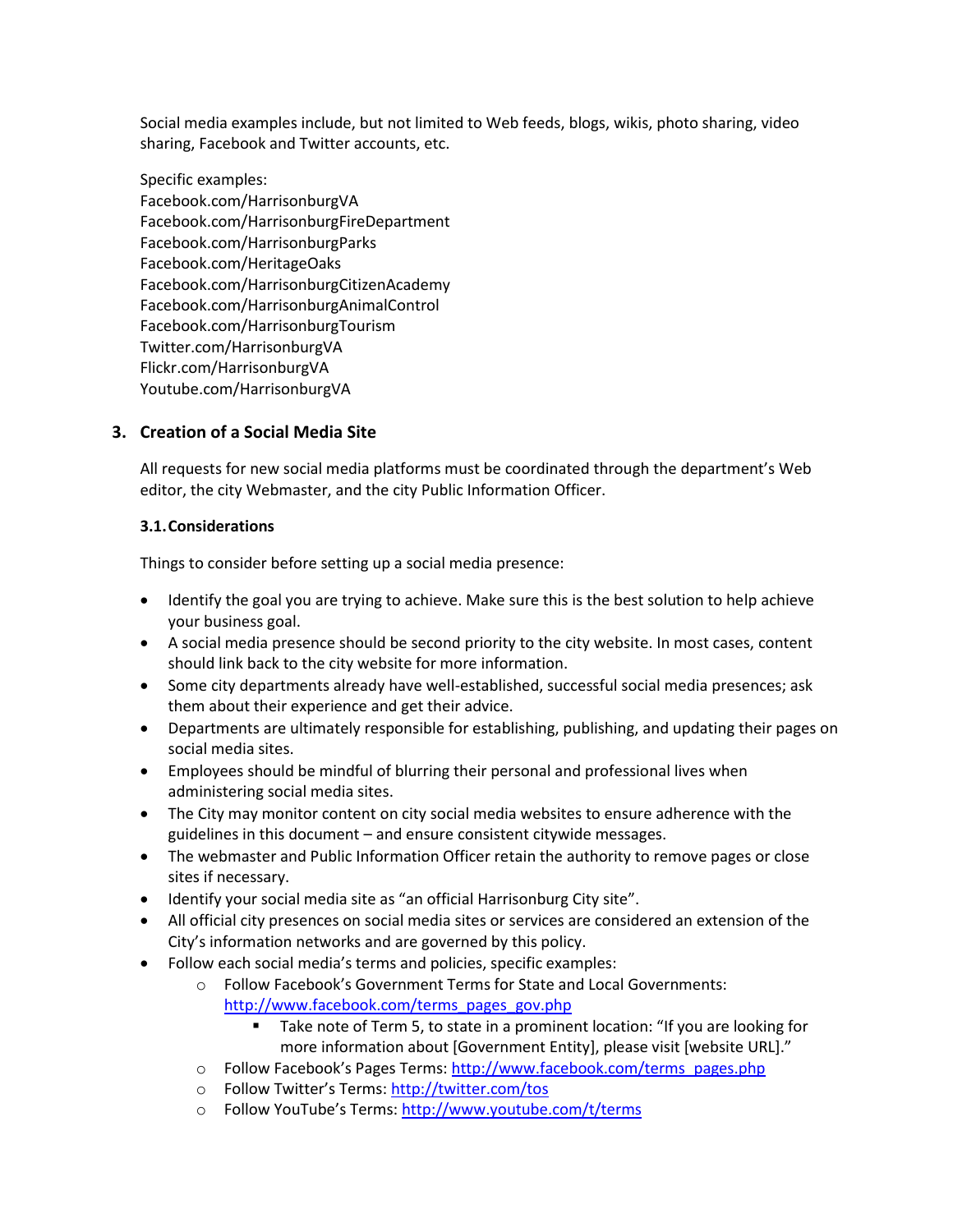o Follow Flickr's Terms through Yahoo!: [http://info.yahoo.com/legal/us/yahoo/utos/utos-](http://info.yahoo.com/legal/us/yahoo/utos/utos-173.html)[173.html](http://info.yahoo.com/legal/us/yahoo/utos/utos-173.html)

# **3.2.Social Media Request Form**

Requests for use of city social media sites shall be made through the Social Media Request Form and include a detailed reason for use, point of contact, and a subject matter expert who will be responsible for regularly reviewing comments and posting feedback. The webmaster and Public Information Officer will review requests to use social media outlets and help departments reach their stated goals by assisting in developing appropriate uses for social media, selecting the appropriate social media outlets, and helping maintain consistency in engagement using social media.

# **4. Internal Comments and Posts**

A social media presence should be second priority to the city website. Posts should be brief and wherever possible have links that direct users back to the City's official website for more information, forms, documents, or online services necessary to conduct business with the City of Harrisonburg. Posts should avoid jargon and terminology used by city employees unless explained in the post.

City of Harrisonburg social media content and comments containing any of the following forms of content shall not be allowed for posting:

- Comments not topically related to the post being commented upon.
- Harassing statements.
- Anything which a person of reasonable sensitivities may find to be offensive.
- Matters in litigation or otherwise in dispute, or that could be in the future.
- Non-public information of any kind.
- References to illegal or banned substances and narcotics unless for public educational purposes.
- Pornographic, sexually-oriented, otherwise offensive or illegal materials.
- Defamatory, libelous, offensive, or demeaning material. Don't engage in a combative exchange.
- Solicitation of business.
- Comments supporting/opposing political campaigns/ballot questions.
- Information that might compromise the safety or security of public buildings or activities.
- Disparaging/threatening comments about or related to anyone.
- Personal, sensitive or confidential information of any kind.

# **5. Public Comments**

The comments expressed on city social media accounts, other than those posted by the City of Harrisonburg, do not reflect the opinions and position of the City of Harrisonburg or its officers and employees.

The City of Harrisonburg encourages the use of social media to further the goals of citizen engagement and education where appropriate. The City strives to respond to comments within 24 hours during normal business days.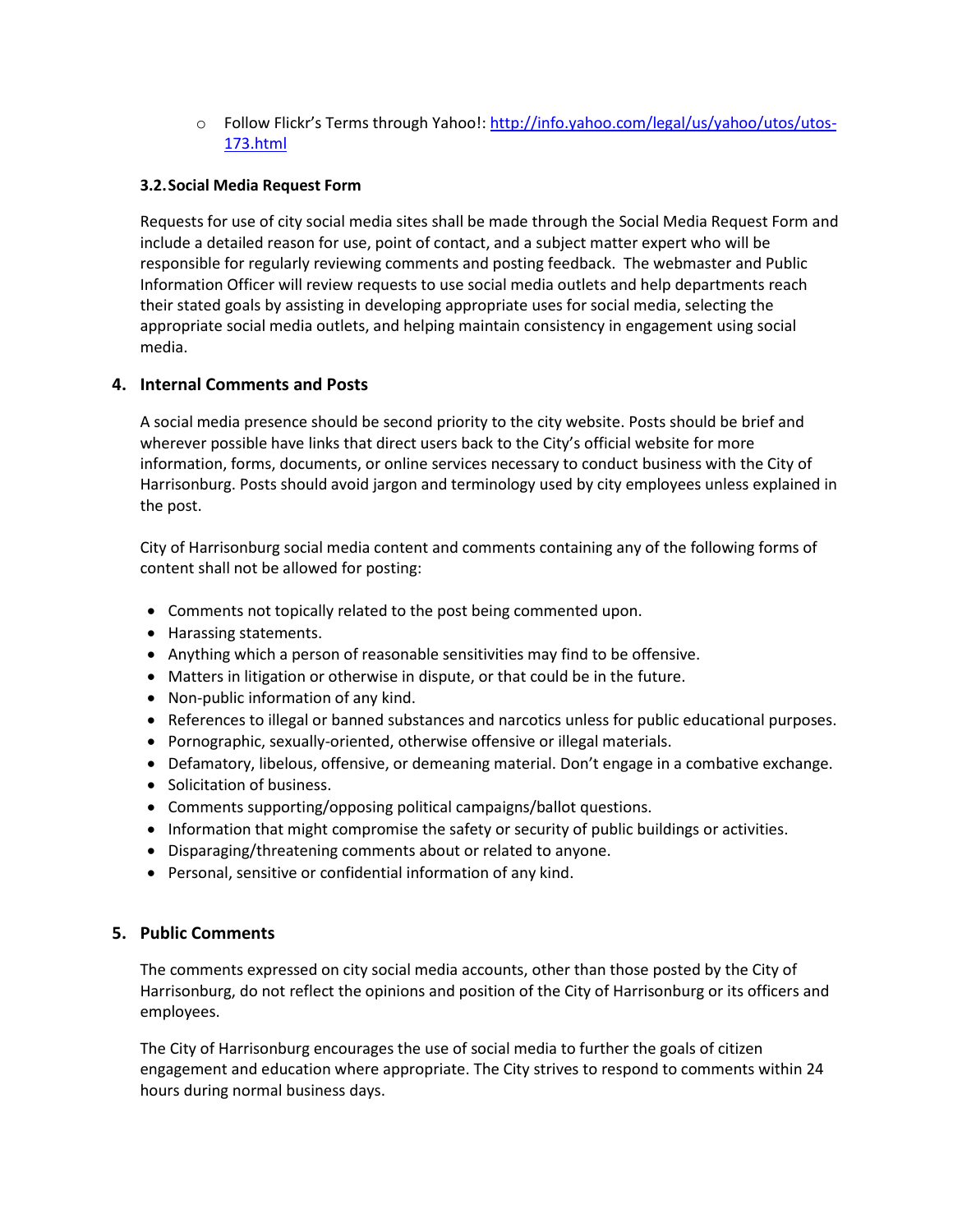Once a comment on a post is added, the City reserves the right to delete submissions which contain the following:

- Vulgar language.
- Personal attacks of any kind.
- Offensive or disruptive comments.
- Spam.
- Advertising.
- Clearly off topic comments.
- Promoting particular services, products, or organizations.
- Inappropriate links.
- Advocating illegal activity.
- Infringement on copyrights or trademarks.
- Violations of City of Harrisonburg policies.

# **6. Specific Responsibilities For:**

#### **6.1.Internal Comments and Posts**

To maintain consistency, only identified subject matter experts, the webmaster, and the Public Information Officer are authorized to post information on city social media websites. Employees representing the City via social media outlets must conduct themselves at all times as representatives of the City.

# **Subject Matter Experts Responsibilities**

Subject matter experts are to make frequent and regular updates to their department's social media account. The subject matter expert should be knowledgeable about the topic to be posted and able to answer questions about the subject that may be posed by the public.

#### **Webmaster Responsibilities**

The city webmaster is to be made administrator of all city social media outlets. The webmaster is not responsible for posting content on each department's social media website, but is administrator so the account is always accessible to the City. The webmaster will serve as a backup to the account to post content and remove former social media administrators, in the event of a subject matter expert or Web editor leaving their position with the City. The webmaster is responsible for making regular posts to the main City social media accounts.

# **6.2.Public Comments**

Social media outlets allow the City to further the goals of citizen engagement and education by interacting with citizens in the event that they have a question or comment about information the City posted. The City strives to respond to comments within 24 hours during normal business days.

#### **Subject Matter Experts Responsibilities**

The designated subject matter expert is responsible for regularly monitoring and reviewing comments and posting feedback. In the event a public comment needs to be removed due to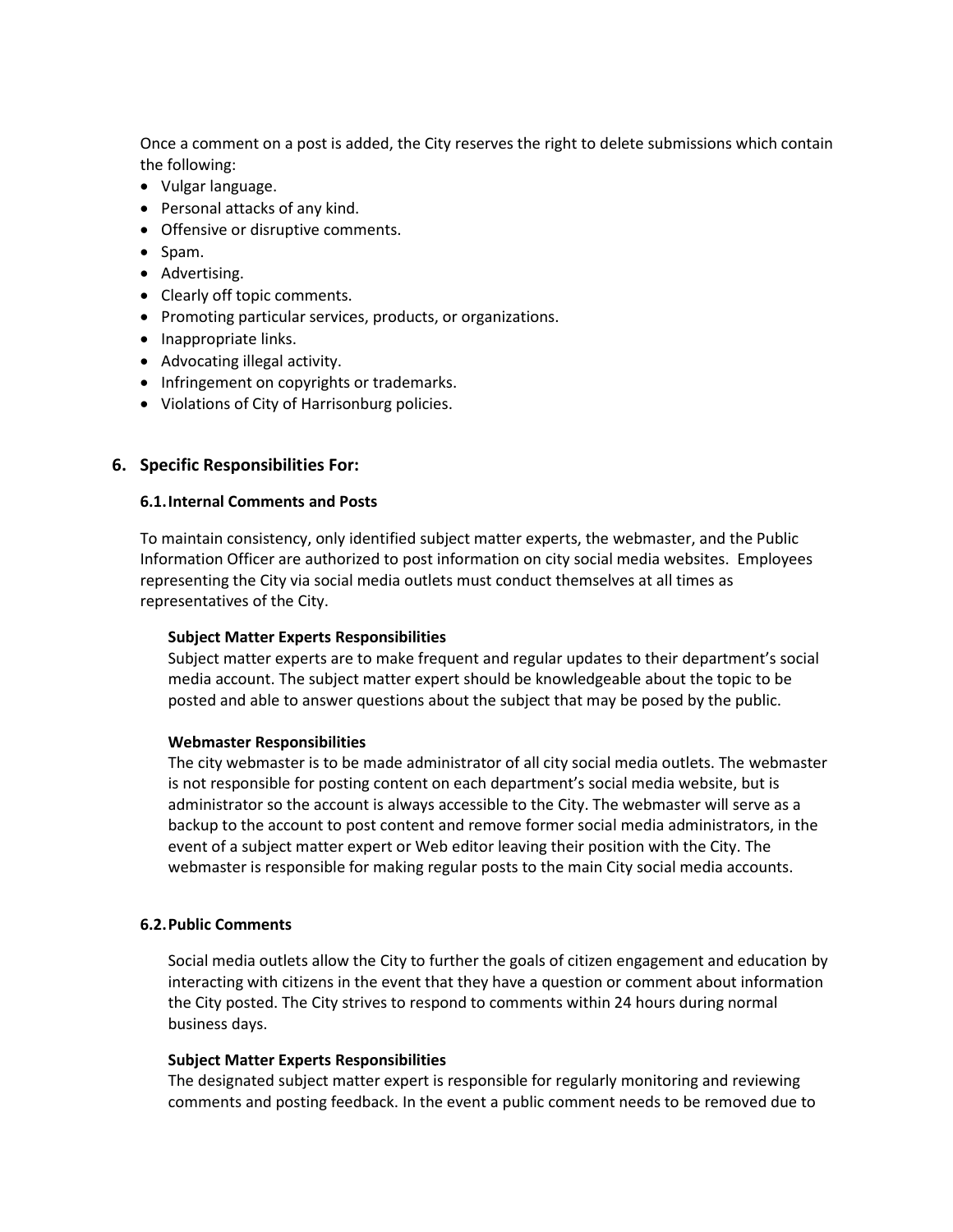aforementioned reasons, the subject matter expert must take note of the comment and when it was made and remove the comment.

# **Webmaster Responsibilities**

The city webmaster is responsible for regularly monitoring and reviewing comments made on the main City social media accounts and posting feedback to the comments. In the event a public comment needs to be removed due to aforementioned reasons, the webmaster must take note of the comment and when it was made and remove the comment from the main social media accounts.

# **6.3. Photographs**

For photographs posted to social media outlets utilized by the City. \*In compliance with the City's Photo Release Policy.

# **Subject Matter Experts Responsibilities**

Web editors posting photos of residents and visitors in Harrisonburg must make sure each prominent person in the photograph has signed a photo release form. Photo release forms can be found by contacting Human Resources or the City Manager's Office.

# **Webmaster Responsibilities**

When the city webmaster posts photos of residents and visitors in Harrisonburg, they must also make sure each prominent person in the photograph has signed a photo release form.

# **7. Future Technology**

The City recognizes the potential and likelihood for new social media outlets in the future. This policy applies to currently utilized social media accounts as well as future social media outlets. The city Web Team (made up of the city webmaster, Web editors, and Public Information Officer) shall approve of what social media outlets may be suitable for use by the City and its departments.

Any form of Web 2.0, user-interactive, social engagement website to be used by the City must adhere to this policy. The creation of a social media account must follow the steps listed in the "Creation of a Social Media Site" section of this policy.

# **8. Monitoring**

Employees have no personal privacy right in any communication or document created, received, or stored on social media applications.

The City may monitor content on city social media websites to ensure adherence with the guidelines in this document – and ensure consistent citywide messages.

The webmaster and Public Information Officer retain the authority to remove pages or close sites if necessary.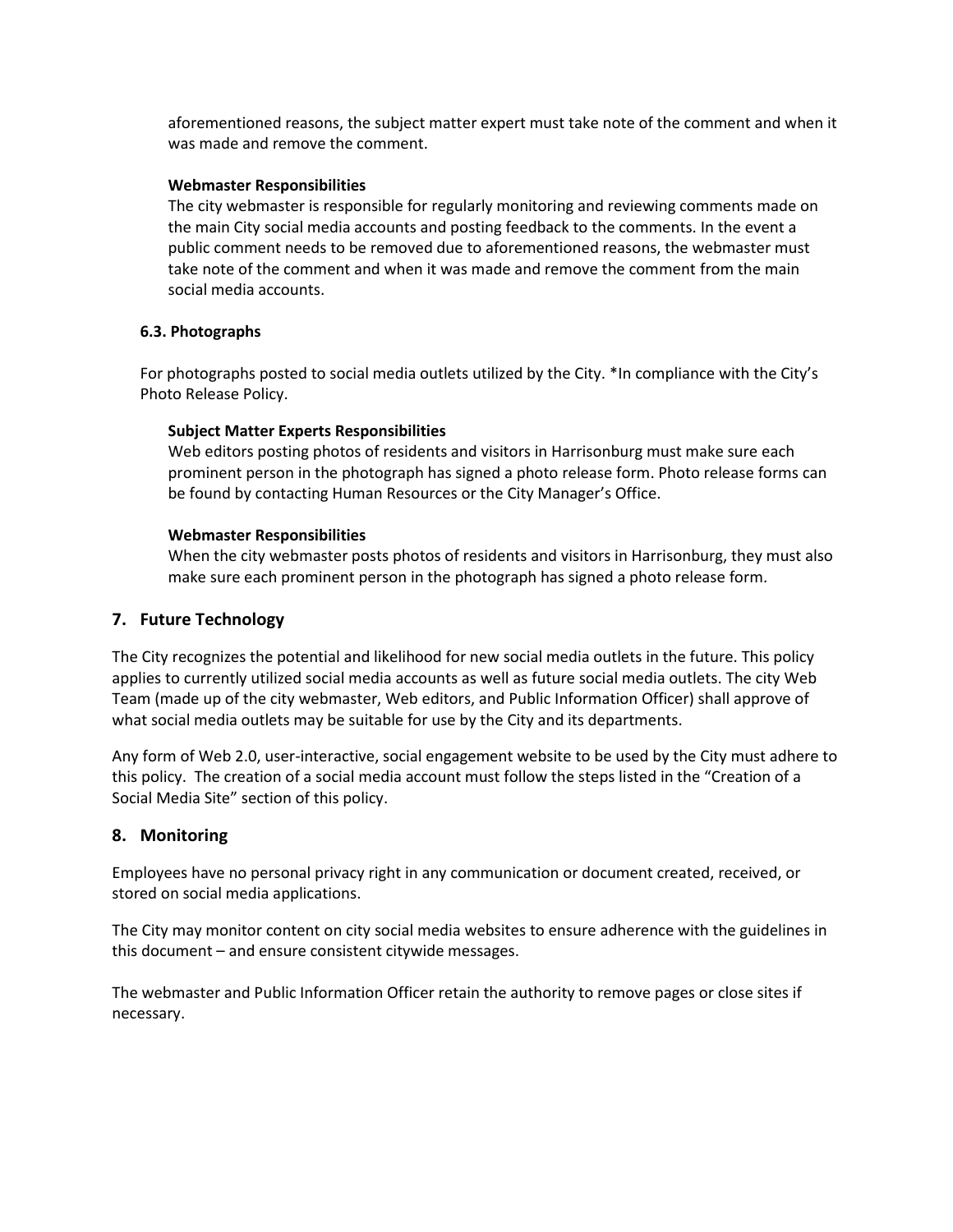Approved:

Paul Malabad *Director of Information Technology*

Approved:

**City Manager** 

Date

Date